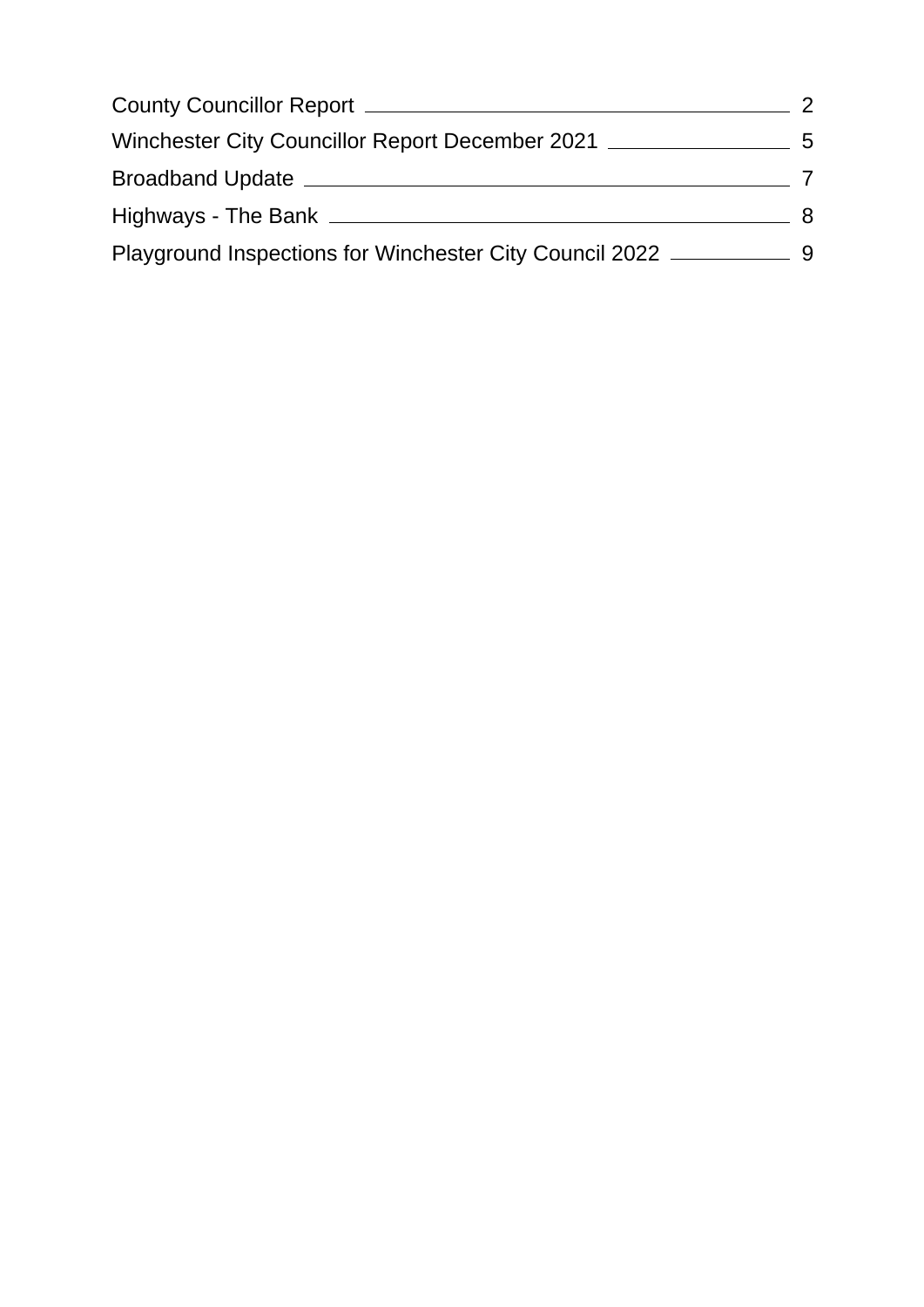#### <span id="page-1-0"></span>**OWSLEBURY PARISH COUNCIL COUNTY COUNCILLOR ROB HUMBY'S REPORT**

# **Your Hampshire**

**[https://smc-seb.s4hana.ondemand.com/eu/elastic](https://smc-seb.s4hana.ondemand.com/eu/elastic-access/sap/seb/?_L54AD1F204_=c2NlbmFyaW89U0VCJnRlbmFudD1teTMwMTI4MS5zNGhhbmEub25kZW1hbmQuY29tJkNhbXBhaWduT3V0Ym91bmQ9J0JDOUY3NTVCOTBCRTlCRTk4NDZBNUMxRjA4NUZGMDY1NzlGNDgwQzAnJkxpbmtUcmFja2luZ0lzRGlzYWJsZWQ9ZmFsc2U&_K13_=153&_K14_=d74a658595449169057c6bba617d3311391c058b858dbd07b4fc8aba6a5b22fe)[access/sap/seb/?\\_L54AD1F204\\_=c2NlbmFyaW89U0VCJnRlbmFudD1teTMwMTI](https://smc-seb.s4hana.ondemand.com/eu/elastic-access/sap/seb/?_L54AD1F204_=c2NlbmFyaW89U0VCJnRlbmFudD1teTMwMTI4MS5zNGhhbmEub25kZW1hbmQuY29tJkNhbXBhaWduT3V0Ym91bmQ9J0JDOUY3NTVCOTBCRTlCRTk4NDZBNUMxRjA4NUZGMDY1NzlGNDgwQzAnJkxpbmtUcmFja2luZ0lzRGlzYWJsZWQ9ZmFsc2U&_K13_=153&_K14_=d74a658595449169057c6bba617d3311391c058b858dbd07b4fc8aba6a5b22fe) [4MS5zNGhhbmEub25kZW1hbmQuY29tJkNhbXBhaWduT3V0Ym91bmQ9J0JDO](https://smc-seb.s4hana.ondemand.com/eu/elastic-access/sap/seb/?_L54AD1F204_=c2NlbmFyaW89U0VCJnRlbmFudD1teTMwMTI4MS5zNGhhbmEub25kZW1hbmQuY29tJkNhbXBhaWduT3V0Ym91bmQ9J0JDOUY3NTVCOTBCRTlCRTk4NDZBNUMxRjA4NUZGMDY1NzlGNDgwQzAnJkxpbmtUcmFja2luZ0lzRGlzYWJsZWQ9ZmFsc2U&_K13_=153&_K14_=d74a658595449169057c6bba617d3311391c058b858dbd07b4fc8aba6a5b22fe) [UY3NTVCOTBCRTlCRTk4NDZBNUMxRjA4NUZGMDY1NzlGNDgwQzAnJkxpbm](https://smc-seb.s4hana.ondemand.com/eu/elastic-access/sap/seb/?_L54AD1F204_=c2NlbmFyaW89U0VCJnRlbmFudD1teTMwMTI4MS5zNGhhbmEub25kZW1hbmQuY29tJkNhbXBhaWduT3V0Ym91bmQ9J0JDOUY3NTVCOTBCRTlCRTk4NDZBNUMxRjA4NUZGMDY1NzlGNDgwQzAnJkxpbmtUcmFja2luZ0lzRGlzYWJsZWQ9ZmFsc2U&_K13_=153&_K14_=d74a658595449169057c6bba617d3311391c058b858dbd07b4fc8aba6a5b22fe) [tUcmFja2luZ0lzRGlzYWJsZWQ9ZmFsc2U&\\_K13\\_=153&\\_K14\\_=d74a658595449](https://smc-seb.s4hana.ondemand.com/eu/elastic-access/sap/seb/?_L54AD1F204_=c2NlbmFyaW89U0VCJnRlbmFudD1teTMwMTI4MS5zNGhhbmEub25kZW1hbmQuY29tJkNhbXBhaWduT3V0Ym91bmQ9J0JDOUY3NTVCOTBCRTlCRTk4NDZBNUMxRjA4NUZGMDY1NzlGNDgwQzAnJkxpbmtUcmFja2luZ0lzRGlzYWJsZWQ9ZmFsc2U&_K13_=153&_K14_=d74a658595449169057c6bba617d3311391c058b858dbd07b4fc8aba6a5b22fe) [169057c6bba617d3311391c058b858dbd07b4fc8aba6a5b22fe](https://smc-seb.s4hana.ondemand.com/eu/elastic-access/sap/seb/?_L54AD1F204_=c2NlbmFyaW89U0VCJnRlbmFudD1teTMwMTI4MS5zNGhhbmEub25kZW1hbmQuY29tJkNhbXBhaWduT3V0Ym91bmQ9J0JDOUY3NTVCOTBCRTlCRTk4NDZBNUMxRjA4NUZGMDY1NzlGNDgwQzAnJkxpbmtUcmFja2luZ0lzRGlzYWJsZWQ9ZmFsc2U&_K13_=153&_K14_=d74a658595449169057c6bba617d3311391c058b858dbd07b4fc8aba6a5b22fe)**

# **20 mph Review**

Hampshire County Council have announced a review of the evidence for 20-mph zones in residential areas and this will be undertaken by the Environment, Transport and Economy Select Committee in early 2022. Hampshire Constabulary and the Police and Crime Commissioner will be invited to take part.

#### **NEWS**

#### **County Council back growing calls for fairer funding for local government**

At their final meeting of 2021, on 7 December, members of Hampshire County Council's Cabinet will hear how the Authority is amongst a key cohort of lowerfunded councils nationally, pressing Central Government to provide a fairer funding deal for local government

[County Council backs growing calls for fairer funding for local government |](https://www.hants.gov.uk/News/20211203fairerfunding)  [Hampshire County Council \(hants.gov.uk\)](https://www.hants.gov.uk/News/20211203fairerfunding)

#### **Winchester Movement Strategy**

Residents, commuters and businesses are being asked for their views on 10 priority schemes as part of the development of the Winchester Movement Strategy and invited to comment on the emerging local walking and cycling Infrastructure Plan

[Views to be sought on Winchester Movement Strategy proposals | Hampshire](https://www.hants.gov.uk/News/19112021WMSupdatePR)  [County Council \(hants.gov.uk\)](https://www.hants.gov.uk/News/19112021WMSupdatePR)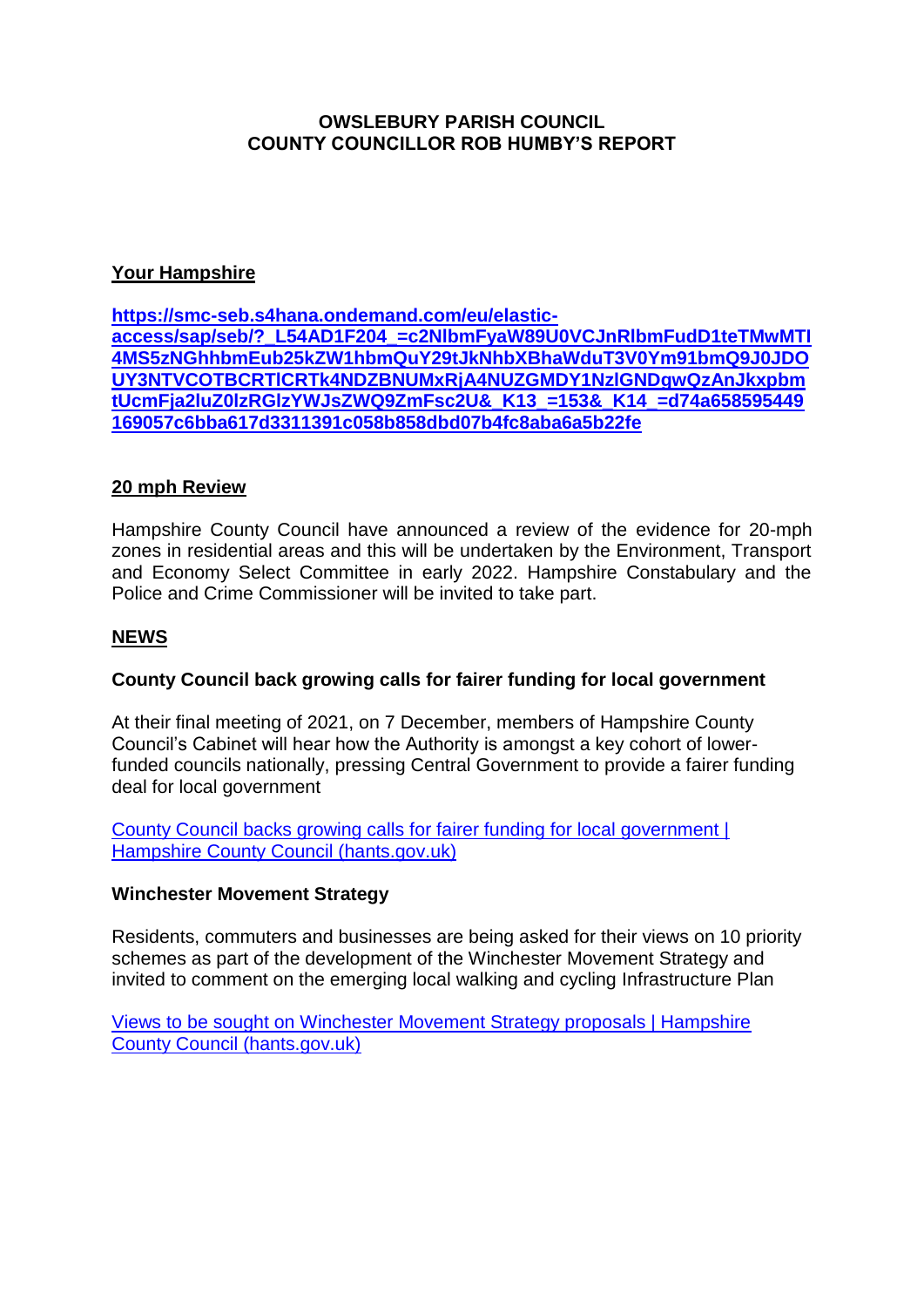# **Grants of up to £5,000 offered to help communities reduce waste**

Grants of up to £5,000 are available for community organisations and groups to help Hampshire's residents reduce waste and make items last longer as Hampshire County Council's Waste Prevention Community Grant Fund opens once again for applications.

[Grants of up to £5,000 offered to help communities reduce waste | Hampshire](https://www.hants.gov.uk/News/20210212wastegrant)  [County Council \(hants.gov.uk\)](https://www.hants.gov.uk/News/20210212wastegrant)

#### **Grants to tackle climate change**

Hampshire County Council is offering grants to make community buildings more energy efficient as part of its commitment to combatting climate change. Measures that could be funded include solar panels, LED lighting, window replacements or insulation for buildings such as village halls and community centres

[Parish and Town Councils and Community Organisations invited to apply for grants](https://www.hants.gov.uk/News/20211028climatechangegrants)  [to tackle climate change | Hampshire County Council \(hants.gov.uk\)](https://www.hants.gov.uk/News/20211028climatechangegrants)

#### **Government's Community Renewal Fund**

As COP26 draws to a close, Hampshire County Council has welcomed news of a successful bid for over £205,000 from the Government's Community Renewal Fund, which will enable the Authority to expand its work with communities to reduce carbon emissions and adapt to climate change

[County Council announces further funding for community climate change action |](https://www.hants.gov.uk/News/20211112communityrenewalfund)  [Hampshire County Council \(hants.gov.uk\)](https://www.hants.gov.uk/News/20211112communityrenewalfund)

#### **Support schemes for children eligible for free school meals**

Funding of more than £0.5 million has been approved by Hampshire County Council to support schemes that will provide food and activities over the Christmas school holiday to children who are eligible for free school meals

[Over £0.5 million awarded for children's food and activity schemes this Christmas |](https://www.hants.gov.uk/News/111121HAFchristmasgrants)  [Hampshire County Council \(hants.gov.uk\)](https://www.hants.gov.uk/News/111121HAFchristmasgrants)

#### **COVID-19 new restrictions**

With just under three weeks to go until Christmas, Hampshire County Council is urgin residents to embrace the new rules brought in last week to help combat the spread of COVID-19. This follows the Government announcement of additional restrictions in response to the emergence of the new Omicron variant of the virus

COVID-19 new restrictions – [protecting our plans for Christmas | Hampshire County](https://www.hants.gov.uk/News/20211203covidrestrictions)  [Council \(hants.gov.uk\)](https://www.hants.gov.uk/News/20211203covidrestrictions)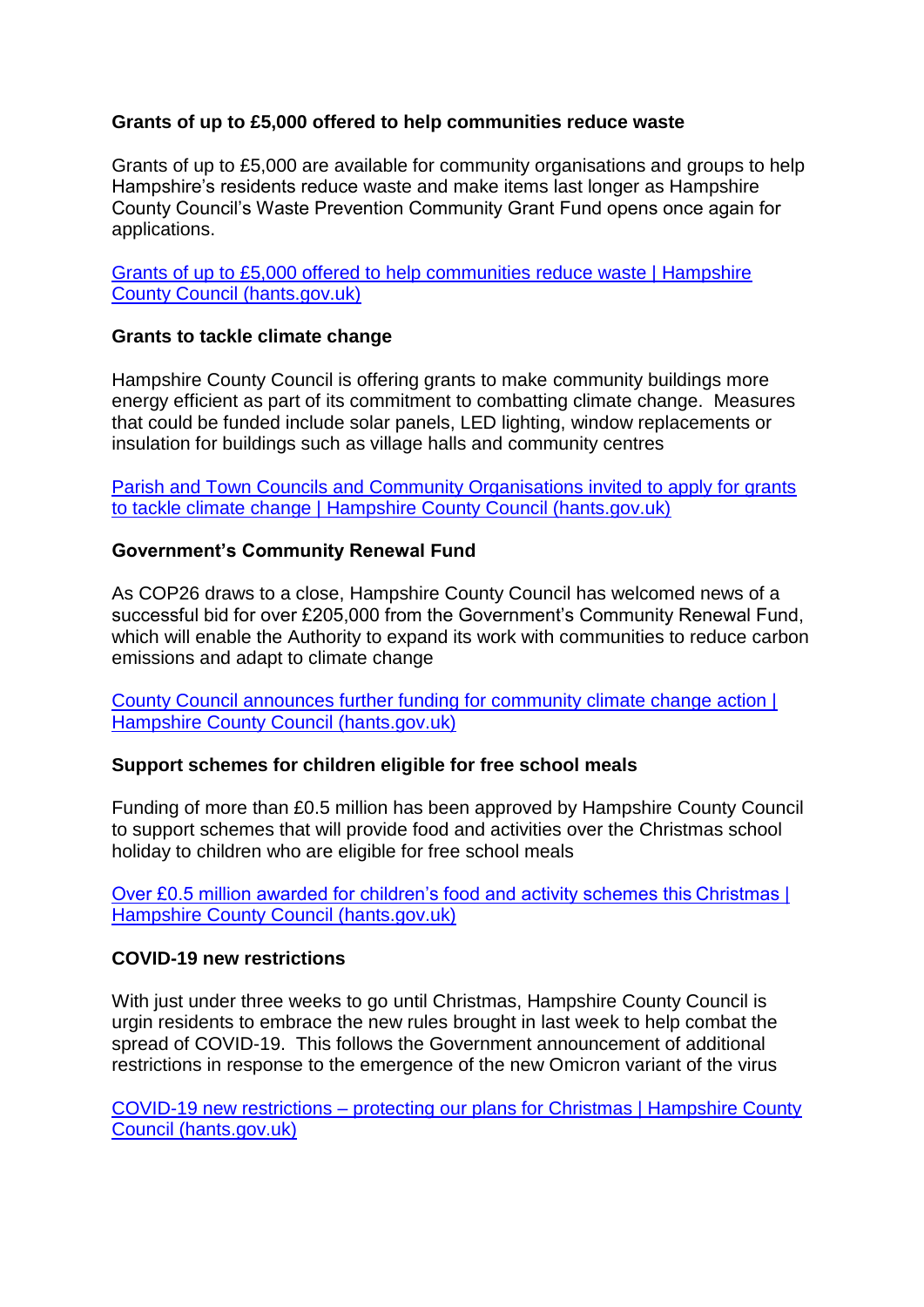# **New Support for Hampshire's communities facing hardship**

Hampshire families with children who are struggling to afford food and fuel will get extra help over the autumn and winter months thanks to the 'connect4communities' programme – led by Hampshire County Council

[New support for Hampshire's communities facing hardship | Hampshire County](https://www.hants.gov.uk/News/211126householdsupportfund)  [Council \(hants.gov.uk\)](https://www.hants.gov.uk/News/211126householdsupportfund)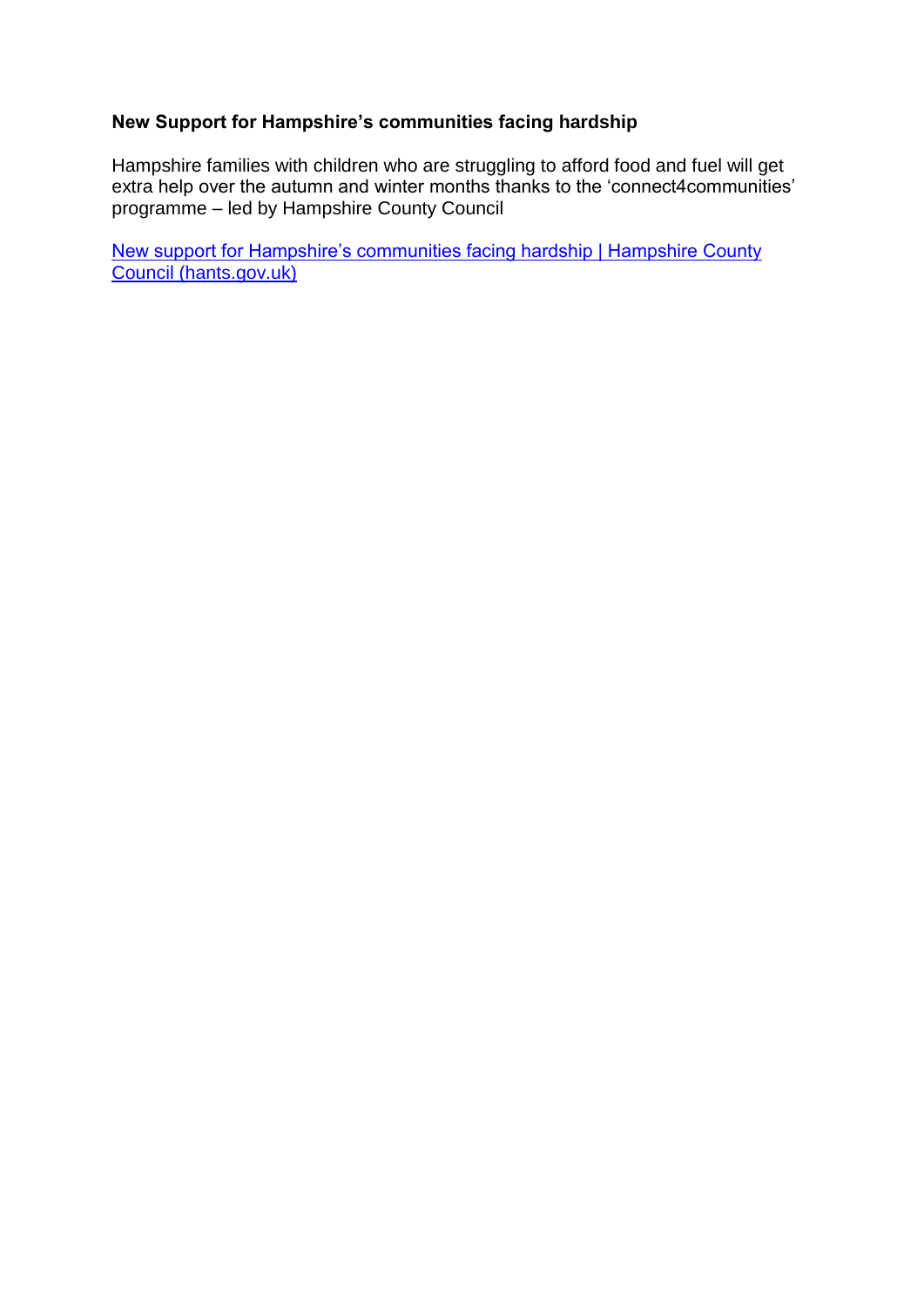# **Winchester City Councillor Report December 2021**

# <span id="page-4-0"></span>**1. Roads and speeding**

Hampshire County Council have announced a review of the evidence for 20-mph zones in residential areas and this will be undertaken by the Environment, Transport and Economy Select Committee in early 2022. Hampshire Constabulary and the Police and Crime Commissioner will be invited to take part.

Following a meeting between the Police and Crime Commissioner and Hampshire County Council, the police are developing proposals for limited sections of average speed cameras on the A272 and the A32. HCC will work with them to implement this and is examining complementary signing to encourage considerate riding.

Statistics have been published by Hampshire Highways for September this year. In that month 301 emergencies were attended, 59,055 square metres of carriageway were resurfaced and 13,797 gullies and other drainage cleared. In addition, 9,912 square metres of footway were repaired or resurfaced and around 8,420 potholes were fixed.

#### **2. Covid-19 guidance**

At the time of writing, three cases of the new Omicron Covid variant have been confirmed in the Basingstoke district, including at a local school. It is expected that the number of cases across Hampshire will increase.

Simon Bryant, Hampshire County Council's Director of Public Health has reiterated that the council will encourage the public to adopt safe behaviours to prevent further spread. His advice is to "get vaccinated – first dose, second dose, booster. Wear a face covering on public transport, in shops and crowded places. If you have symptoms, then isolate immediately and get a PCR test.

"Ahead of social events, take a lateral flow test, meet outdoors if possible, or if indoors, open a window to let in fresh air. All of these individual actions can make a difference to help slow the spread of infection and help keep each other safe in the run-up to Christmas."

#### **3. Winchester Movement Strategy**

Residents, commuters and businesses are being asked what they think about 10 proposed transport and travel schemes that have been developed as part of the Winchester Movement Strategy, as well as comment on the emerging Local Cycling and Walking Infrastructure Plan. The proposals include a new park and ride site for the north side of the city, improvements to public spaces and for pedestrians, bus priority measures, high quality cycle routes into and across the city centre and reduced city centre parking. Whilst not directly impacting the rural areas outside the city, it will affect those visiting.

An online survey opened on Monday 6 December 2021 and people have until just before midnight on Friday 11 February 2022 to complete the questionnaire, which can be found [on Hampshire County Council's pages: https://www.hants.gov.uk/transport/](https://www.hants.gov.uk/transport/transportschemes/winchester-movement-strategy) [transportschemes/winchester-movement-strategy](https://www.hants.gov.uk/transport/transportschemes/winchester-movement-strategy)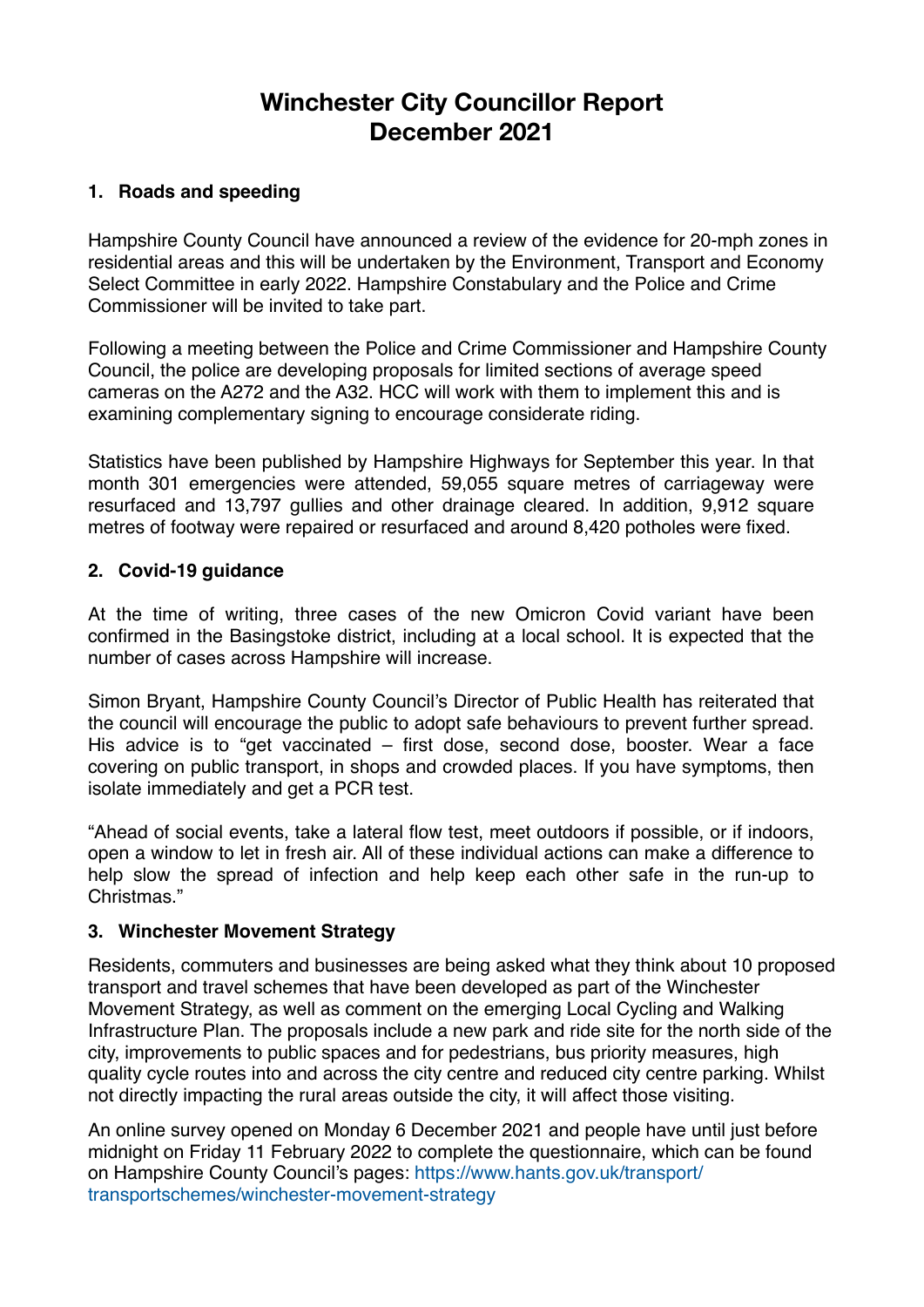Those who do not have access to the internet can request a paper copy of the survey by calling 0300 555 1388.

The Winchester Movement Strategy (WMS) is the agreed transport strategy for the city of Winchester. It sets out a shared vision for the future of travel in the city and the long-term priorities for travel and transport improvements over the next 20-30 years, including a reduction in city centre traffic.

As well as asking for views on the 10 priority proposals during December 2021 and January 2022, the County Council is also seeking feedback on a LCWIP for the Winchester urban area which has been developed as a part of the Movement Strategy. An LCWIP covering the remainder of Winchester District is going to be developed during 2022. The results from these feedback surveys will be analysed and the findings set out in a report expected to be published during spring 2022.

For more information about the Winchester Movement Strategy visit: [https://](https://www.hants.gov.uk/transport/strategies/transportstrategies) [www.hants.gov.uk/transport/strategies/transportstrategies](https://www.hants.gov.uk/transport/strategies/transportstrategies).

# **4. WCC Local Plan update**

Winchester City Council is in the course of preparing its new Local Plan. This doesn't cover the parts of the District within the South Downs National Park. However, parts of the Upper Meon Valley ward are within or adjoin affected areas.

As part of this process, the 2021 SHELAA and the 'Register of Green Sites' are due to be considered at Cabinet on Wednesday 8 December. The SHELAA is the Strategic Housing Economic Land Availability Assessment. It and the Register include sites that the council has been advised by developers and landowners could be potentially available for development. This information will inform how the council shapes the development strategy in the new Local Plan. It is important to note that the inclusion of a site does not mean that the council would necessarily seek to allocate the land for development or grant planning permission for its development. In order to assist with navigation of the SHELAA, which is a lengthy document, a table listing settlements against page numbers on the cabinet agenda has been included on page 43 of the supplementary agenda item [https://](https://democracy.winchester.gov.uk/ieListDocuments.aspx?CId=136&MId=2883&Ver=4) [democracy.winchester.gov.uk/ieListDocuments.aspx?CId=136&MId=2883&Ver=4](https://democracy.winchester.gov.uk/ieListDocuments.aspx?CId=136&MId=2883&Ver=4)

And finally, best wishes for Christmas and the New Year from us both.

# **Laurence Ruffell Hugh Lumby**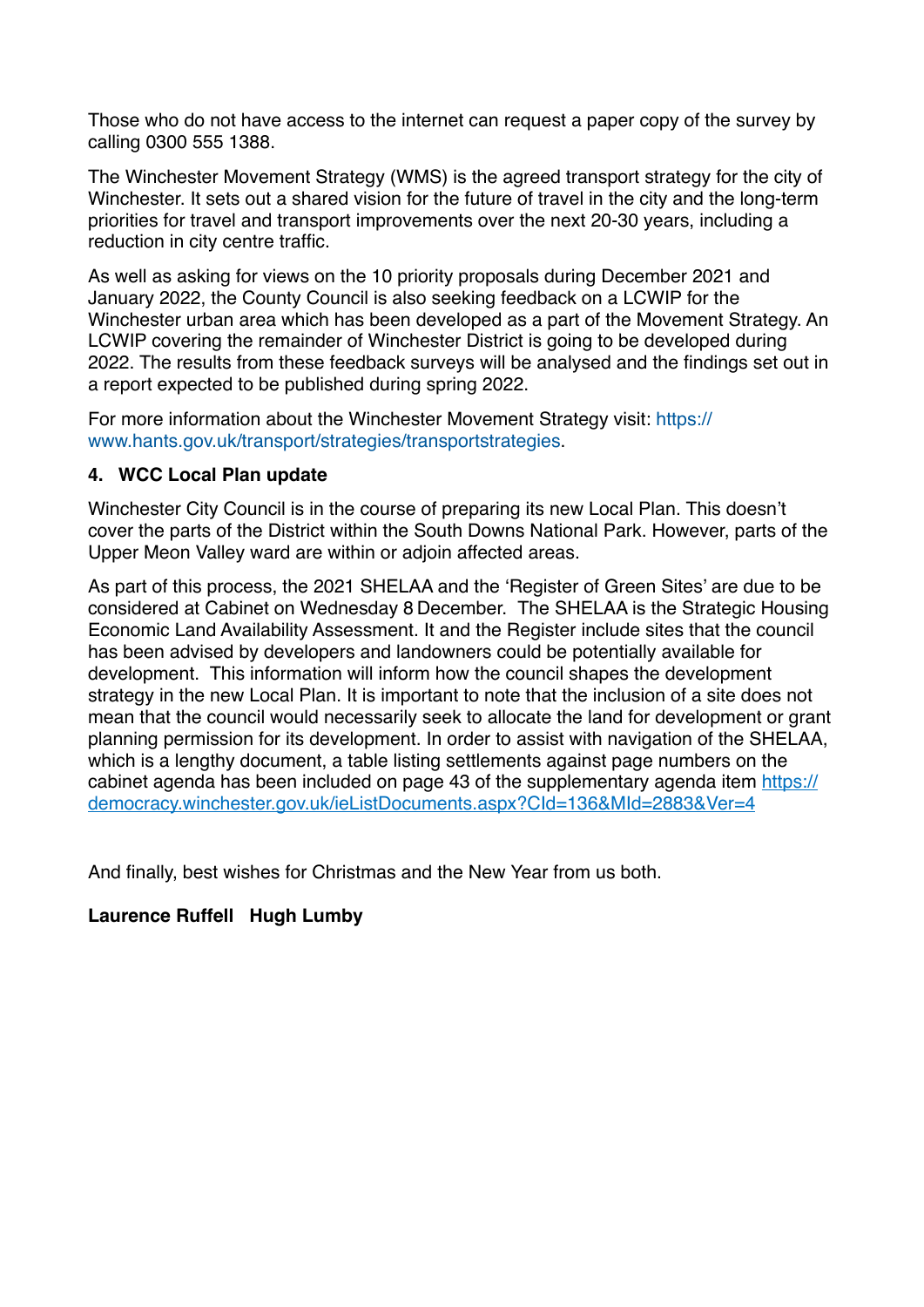<span id="page-6-0"></span>

| <b>MEETING REPORT:</b> | <b>Broadband Update</b> |
|------------------------|-------------------------|
| DATE:                  | 13 December             |
| <b>WRITTEN BY:</b>     | Clerk                   |
| <b>AGENDA ITEM:</b>    | 145                     |

The Parish Council started the process to get fibre broadband in the village last January where the team managed to sign up over 250 residents. This list was sent to OpenReach and the Department of Culture Sports and Media. Owslebury were not successful in the round in March and have had to wait until now to be successful in their bid. Unfortunately those in the postcode SO50 have not been allowed to be part of this bid. However the Chairman has taken this up with the local MP.

Residents have now been sent their vouchers and there has been a 75% take up but the Council need a 96% take up for the scheme to be successful or the Council will lose the funding. The team have been working hard to get residents to sign up. The residents have until 31/12/21 to sign up.

The Team have been working closely with OpenReach to make this happen and the Chairman would like to thank all that have helped to get it this far.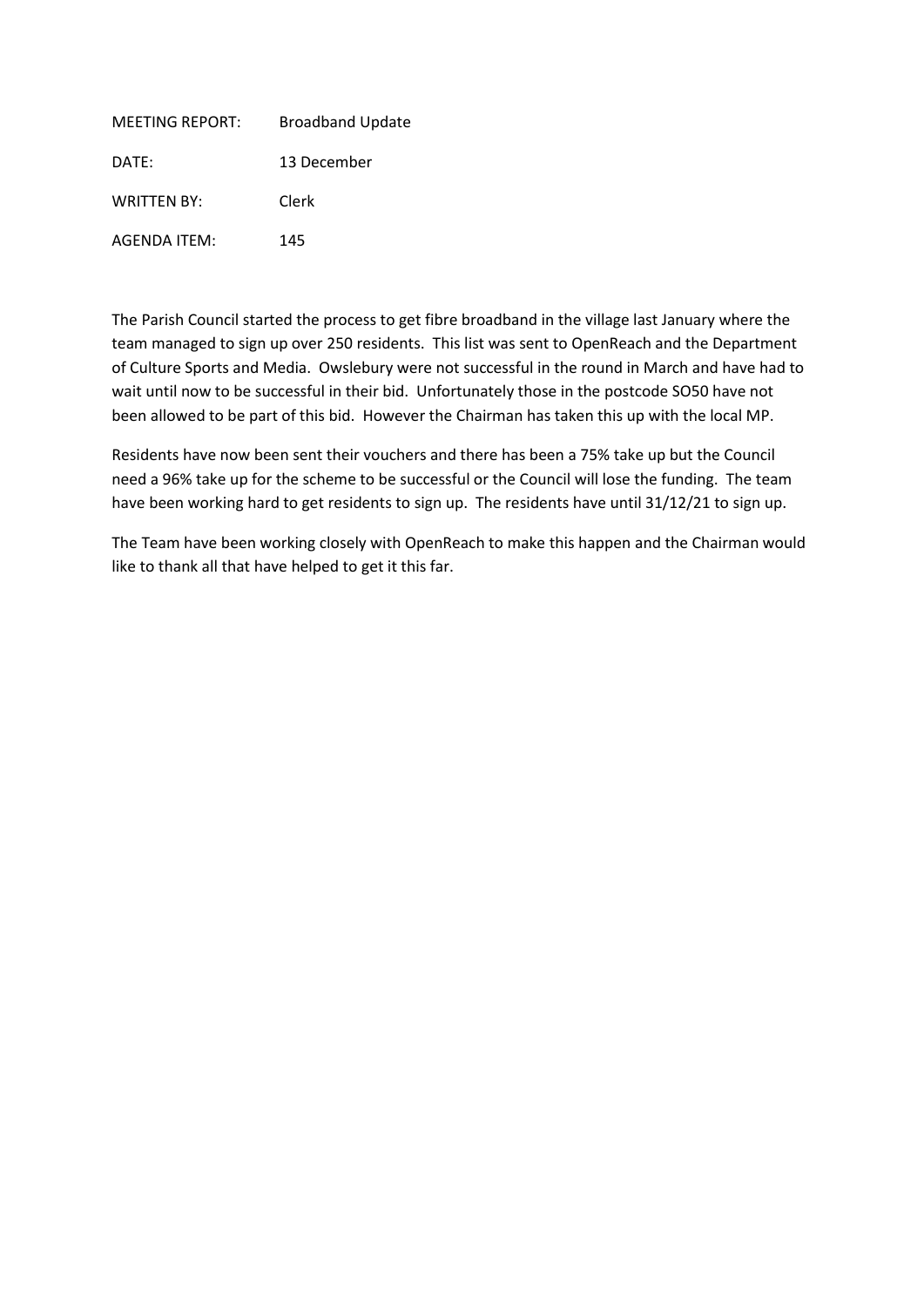<span id="page-7-0"></span>

| <b>MEETING REPORT:</b> | <b>Highways</b> |
|------------------------|-----------------|
| DATE:                  | 13 December     |
| <b>WRITTEN BY:</b>     | Clerk           |
| <b>AGENDA ITEM:</b>    | 147             |

I reported the saplings and vegetation on the Bank by the school to Hampshire Highways to cut them back. The response that I received is below. I suggest that the Parish Council either contact the School to ask them to cut the vegetation back or the Parish Council complete the works.

# **Highways Operation Centre** Fri, Dec 3,

10:48 AM

Dear Mrs. Madgwick,

Thank you for your enquiry.

Our local highways engineer has investigated and advised following their site visit, there is no major overgrowth of vegetation on the bank, and no highway sightlines are being hindered. The maintenance of the bank is believed to be the responsibility of the adjacent school except for a narrow utility strip adjacent to the road.

I appreciate that this will not be the response you were hoping for, but trust this clarifies the Council's position at this time.

Yours sincerely,

**Highways Support Officer** Hampshire Highways Hampshire County Council Web: [www.hants.gov.uk/roads](http://www.hants.gov.uk/roads) [@Hantshighways](https://twitter.com/hantshighways)